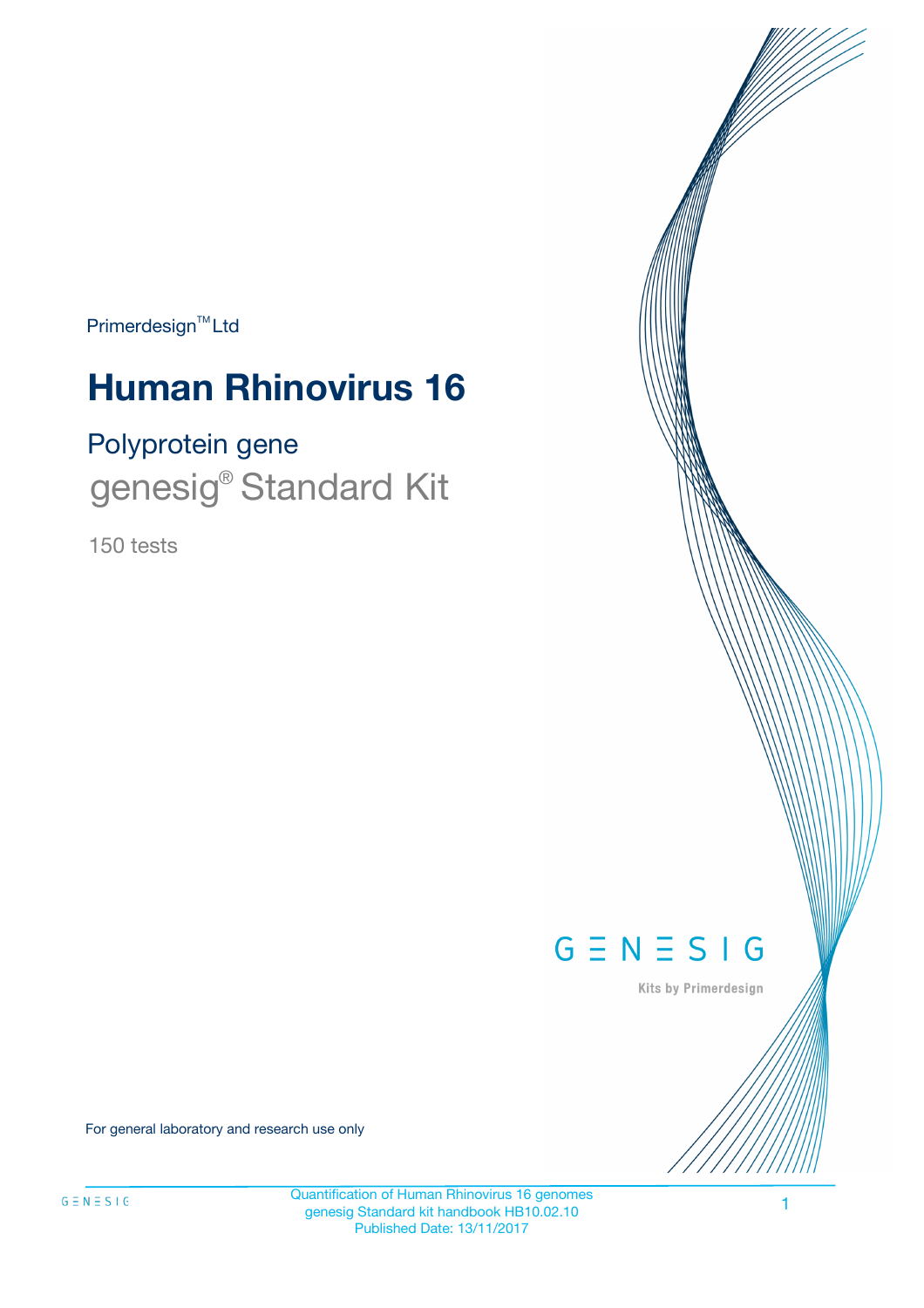# Introduction to Human Rhinovirus 16

Rhinovirus is a genus of the Picornaviridae family of viruses. Rhinoviruses are the most common viral infective agents in humans and are a causative agent of the common cold, being responsible for approximately 50% of all cases. Rhinoviruses have linear, singlestranded, positive-sense RNA genomes of between 7.2 and 8.5 kb in length. At the 5' end of the genome is a virus-encoded protein, and like mammalian mRNA, there is a 3' poly-A tail. Structural proteins are encoded in the 5' region of the genome and non structural at the 3' end. The viral particles themselves are not enveloped and are icosahedral in structure with a diameter of approximately 30nm.

Rhinoviruses are composed of a capsid that contains four viral proteins VP1, VP2, VP3 and VP4. VP1, VP2, and VP3 form the major part of the protein capsid. The much smaller VP4 protein has a more extended structure and lies at interface between the capsid and the RNA genome. There are 60 copies of each of these proteins assembled as an icosahedron. Antibodies are a major defense against infection with the epitopes lying on the exterior regions of VP1-VP3.

Rhinoviruses have two main modes of transmission: direct transmission via inhalation of aerosolised respiratory droplets and indirect transmission via contact with surfaces contaminated with respiratory droplets. The viral capsid proteins bind to specific nasal cell receptors mediating entry into the host cell. Intracellular enzymes then digest the viral capsid leaving only the genome which functions as a template for the synthesis of the complementary strand. This encodes the viral capsid proteins for new viral particles as well as being packaged into these. The newly synthesised virus buds off from the host cell membrane facilitating infection of other cells.

Rhinoviruses occur worldwide causing disease with symptoms such as fever, cough, and nasal congestion which are the result of the immune system's response to the virus. The frequency of colds is high in childhood and decreases during adulthood most probably because of the possession of immunity.

There are many HRV serotypes which, based on differences in their surface proteins and genome sequences have been segregated into two different groups: Human Rhinovirus A and B although some serotypes remain unclassified. HRV16 belongs to the HRVA species.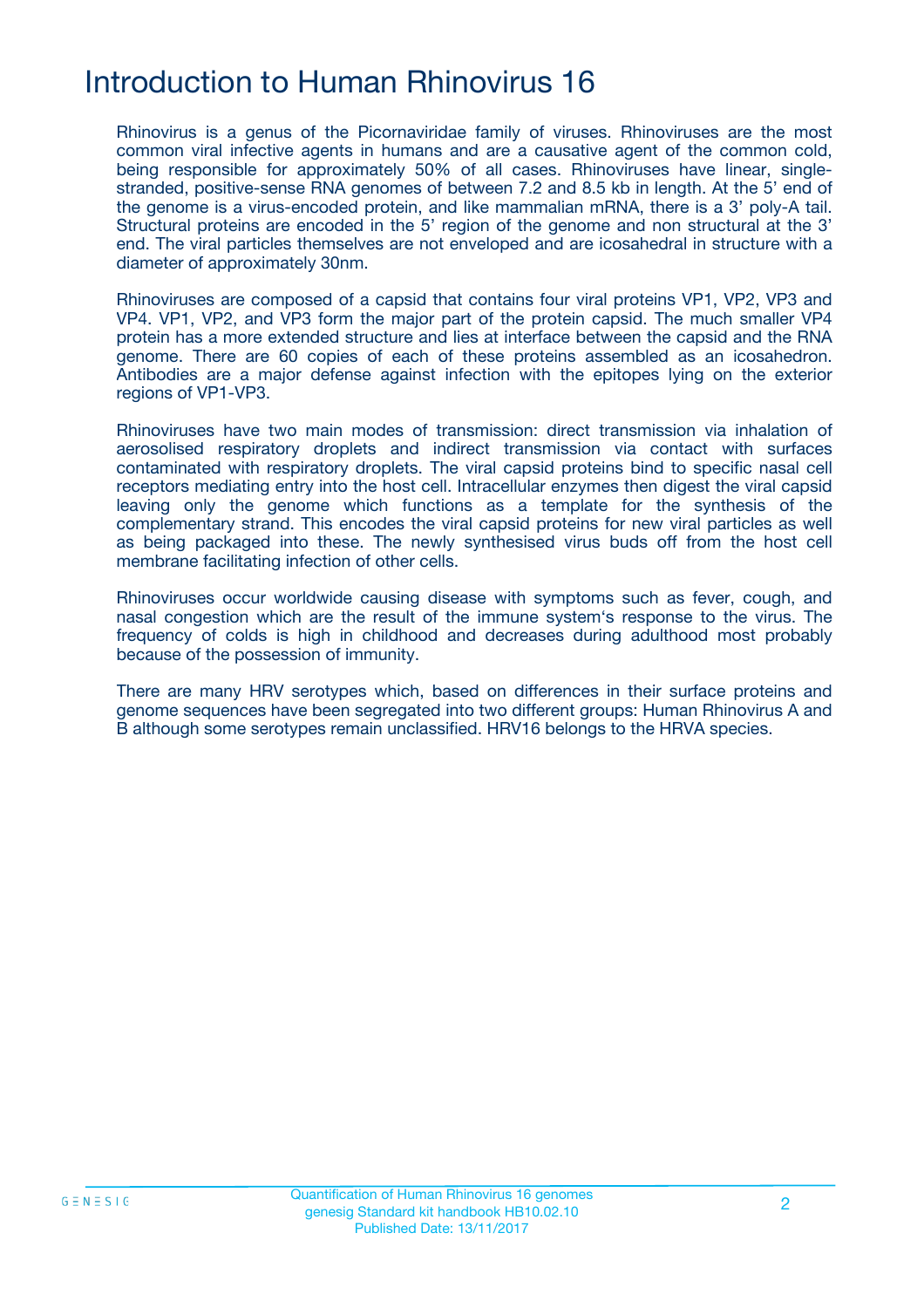# **Specificity**

The Primerdesign genesig Kit for Human Rhinovirus 16 (HRV16) genomes is designed for the in vitro quantification of HRV16 genomes. The kit is designed to have the broadest detection profile possible whilst remaining specific to the HRV16 genome.

The primers and probe sequences in this kit have 100% homology with a broad range of HRV16 sequences based on a comprehensive bioinformatics analysis.

Our kit for human rhinovirus 16 has been designed for the specific and exclusive in vitro quantification of this subtype and does not detect other human rhinovirus strains. The primers and probe sequences in this kit have 100% homology with a broad range of clinically relevant reference sequences based on a comprehensive bioinformatics analysis.

If you require further information, or have a specific question about the detection profile of this kit then please send an e.mail to enquiry@primerdesign.co.uk and our bioinformatics team will answer your question.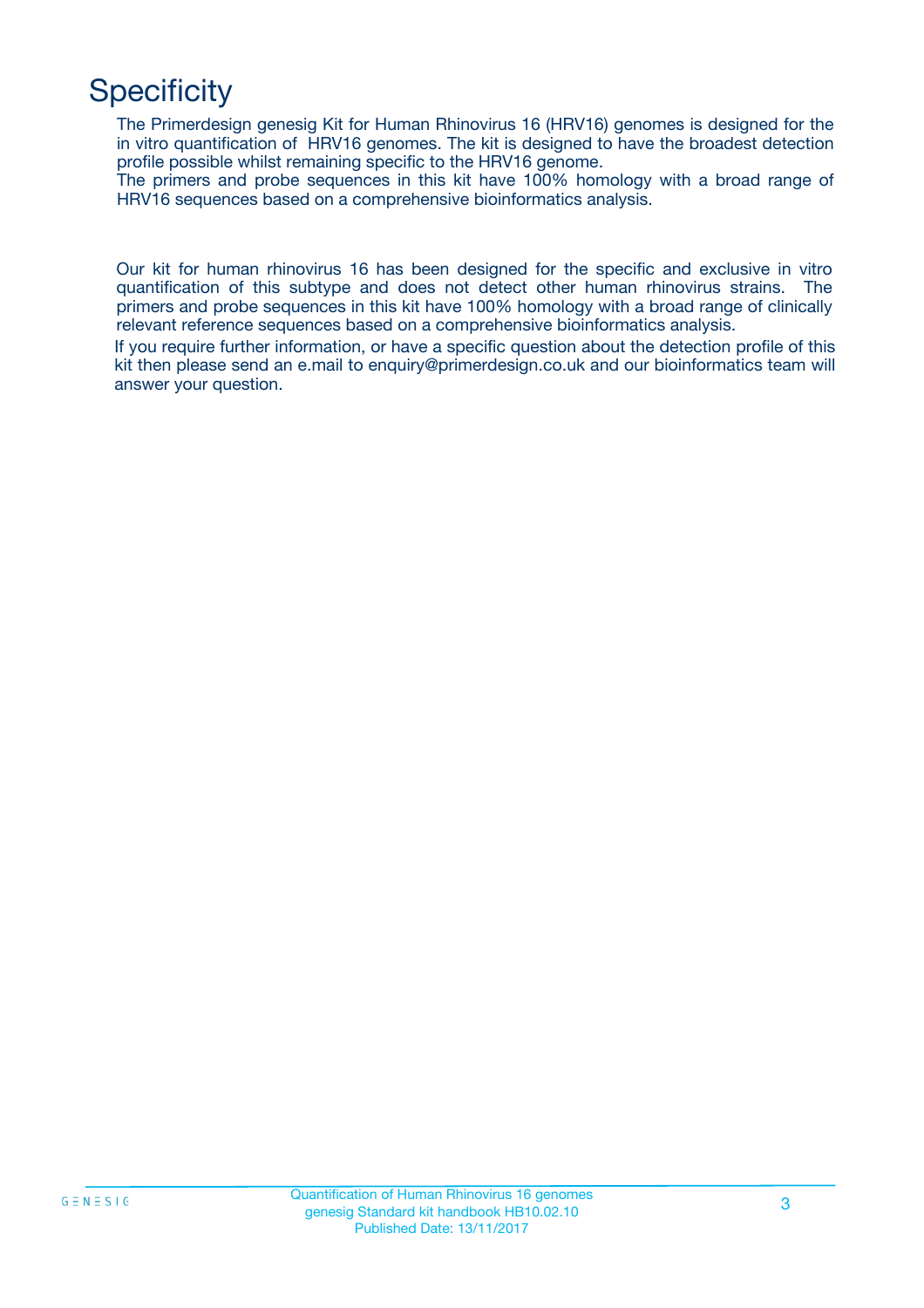# Kit contents

- **HRV16 specific primer/probe mix (150 reactions BROWN)** FAM labelled
- **HRV16 positive control template (for Standard curve RED)**
- **HRV16 RT primer mix (150 reactions GREEN)** Required for two step protocol only
- **RNase/DNase free water (WHITE)** for resuspension of primer/probe mixes
- **Template preparation buffer (YELLOW)** for resuspension of positive control template and standard curve preparation

### **Reagents and equipment to be supplied by the user**

#### **Real-time PCR Instrument**

#### **RNA extraction kit**

This kit is recommended for use with genesig Easy DNA/RNA Extraction kit. However, it is designed to work well with all processes that yield high quality RNA with minimal PCR inhibitors.

**oasigTM lyophilised OneStep or Precision**®**PLUS OneStep 2X RT-qPCR Master Mix** Contains complete OneStep RT-qPCR master mix

**Pipettors and Tips**

**Vortex and centrifuge**

**Thin walled 1.5 ml PCR reaction tubes**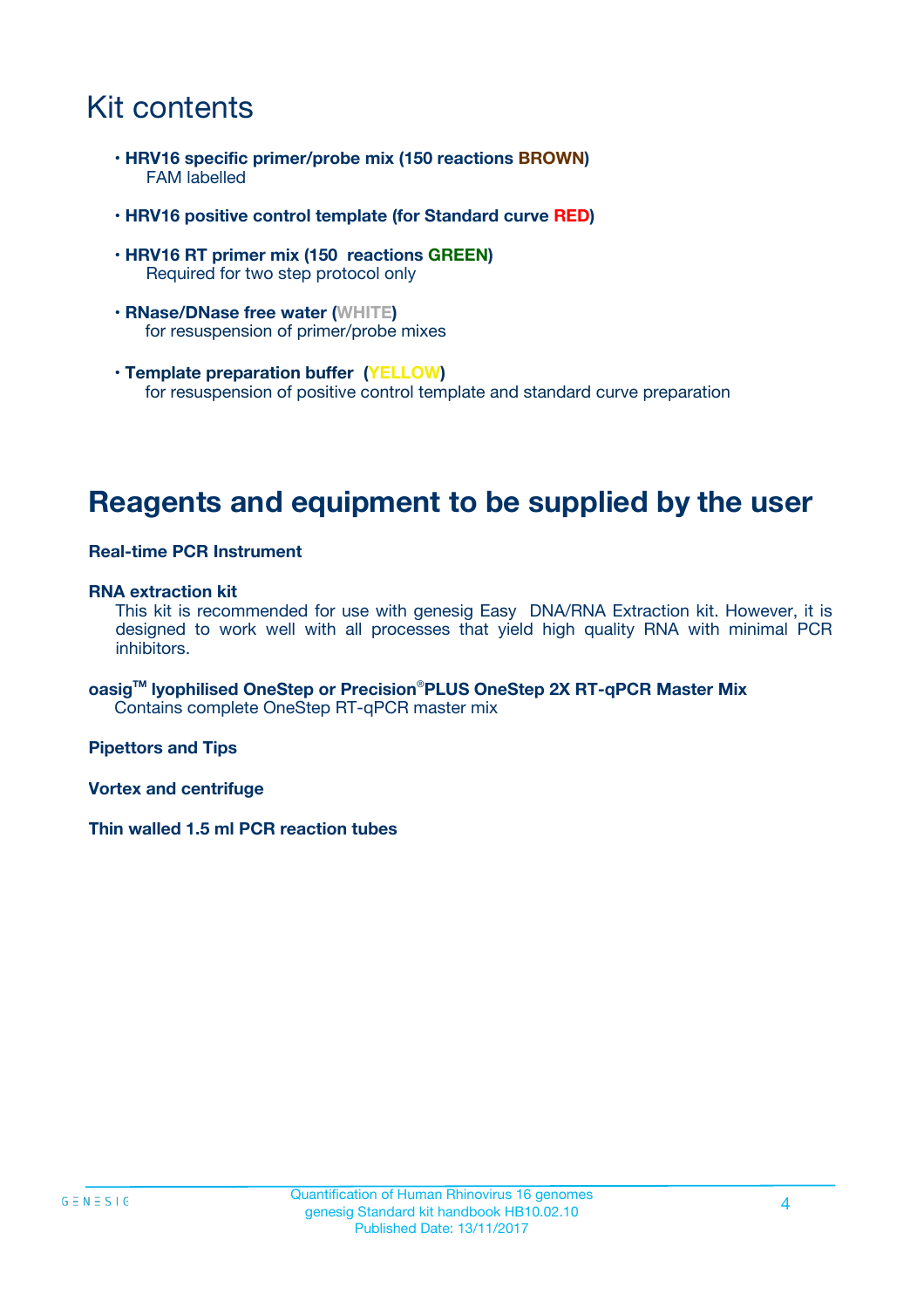### Kit storage and stability

This kit is stable at room temperature but should be stored at -20ºC on arrival. Once the lyophilised components have been resuspended they should not be exposed to temperatures above -20°C for longer than 30 minutes at a time and unnecessary repeated freeze/thawing should be avoided. The kit is stable for six months from the date of resuspension under these circumstances.

If a standard curve dilution series is prepared this can be stored frozen for an extended period. If you see any degradation in this serial dilution a fresh standard curve can be prepared from the positive control.

Primerdesign does not recommend using the kit after the expiry date stated on the pack.

### Suitable sample material

All kinds of sample material suited for PCR amplification can be used. Please ensure the samples are suitable in terms of purity, concentration, and RNA/DNA integrity. Always run at least one negative control with the samples. To prepare a negative-control, replace the template RNA sample with RNase/DNase free water.

### Dynamic range of test

Under optimal PCR conditions genesig HRV16 detection kits have very high priming efficiencies of >95% and can detect less than 100 copies of target template.

### Notices and disclaimers

This product is developed, designed and sold for research purposes only. It is not intended for human diagnostic or drug purposes or to be administered to humans unless clearly expressed for that purpose by the Food and Drug Administration in the USA or the appropriate regulatory authorities in the country of use. During the warranty period Primerdesign genesig detection kits allow precise and reproducible data recovery combined with excellent sensitivity. For data obtained by violation to the general GLP guidelines and the manufacturer's recommendations the right to claim under guarantee is expired. PCR is a proprietary technology covered by several US and foreign patents. These patents are owned by Roche Molecular Systems Inc. and have been sub-licensed by PE Corporation in certain fields. Depending on your specific application you may need a license from Roche or PE to practice PCR. Additional information on purchasing licenses to practice the PCR process may be obtained by contacting the Director of Licensing at Roche Molecular Systems, 1145 Atlantic Avenue, Alameda, CA 94501 or Applied Biosystems business group of the Applera Corporation, 850 Lincoln Centre Drive, Foster City, CA 94404. In addition, the 5' nuclease assay and other homogeneous amplification methods used in connection with the PCR process may be covered by U.S. Patents 5,210,015 and 5,487,972, owned by Roche Molecular Systems, Inc, and by U.S. Patent 5,538,848, owned by The Perkin-Elmer Corporation.

### Trademarks

Primerdesign™ is a trademark of Primerdesign Ltd.

genesig $^\circledR$  is a registered trademark of Primerdesign Ltd.

The PCR process is covered by US Patents 4,683,195, and 4,683,202 and foreign equivalents owned by Hoffmann-La Roche AG. BI, ABI PRISM® GeneAmp® and MicroAmp® are registered trademarks of the Applera Genomics (Applied Biosystems Corporation). BIOMEK® is a registered trademark of Beckman Instruments, Inc.; iCycler™ is a registered trademark of Bio-Rad Laboratories, Rotor-Gene is a trademark of Corbett Research. LightCycler™ is a registered trademark of the Idaho Technology Inc. GeneAmp®, TaqMan® and AmpliTaqGold® are registered trademarks of Roche Molecular Systems, Inc., The purchase of the Primerdesign™ reagents cannot be construed as an authorization or implicit license to practice PCR under any patents held by Hoffmann-LaRoche Inc.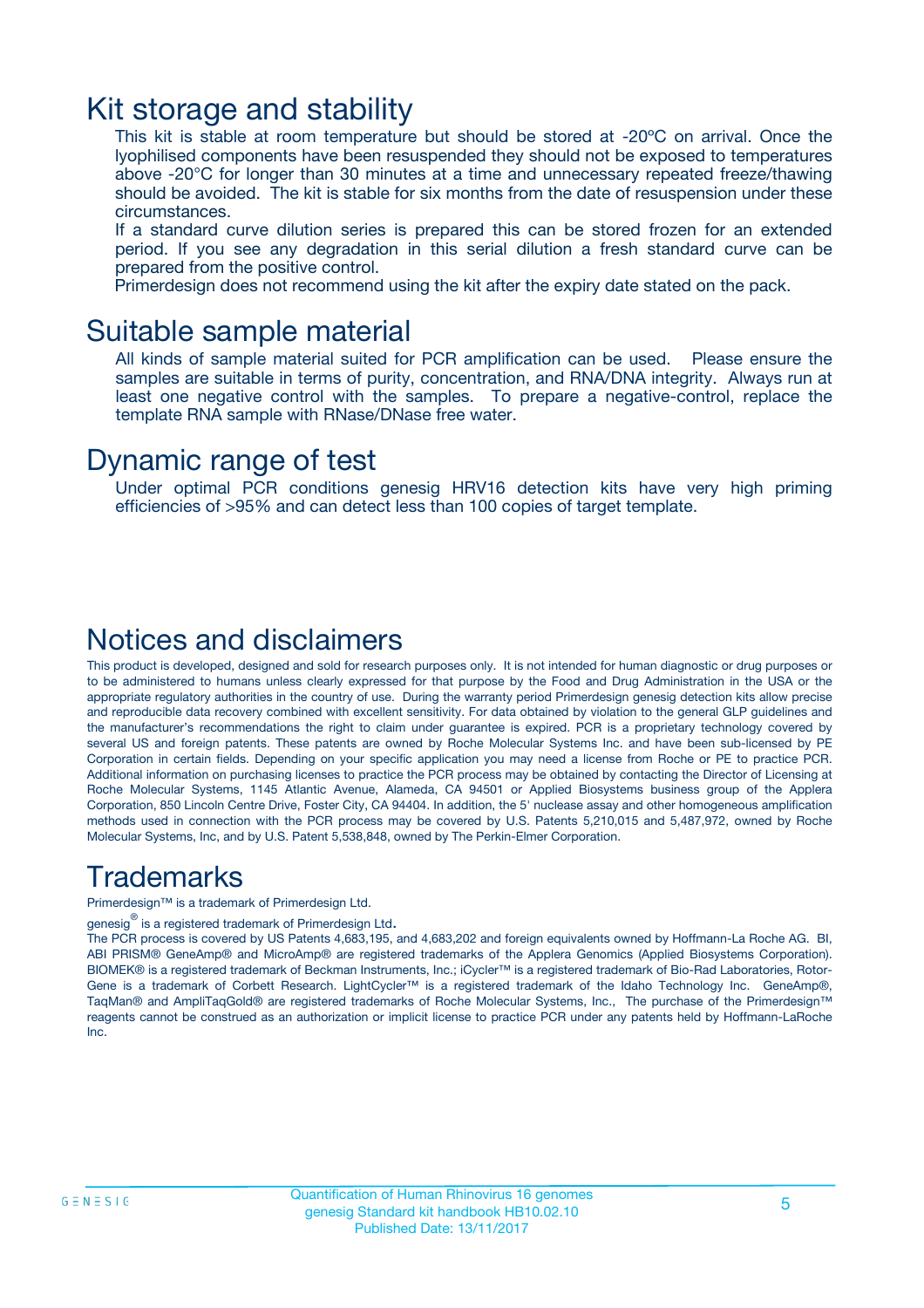# Principles of the test

#### **Real-time PCR**

A HRV16 specific primer and probe mix is provided and this can be detected through the FAM channel.

The primer and probe mix provided exploits the so-called TaqMan® principle. During PCR amplification, forward and reverse primers hybridize to the HRV16 cDNA. A fluorogenic probe is included in the same reaction mixture which consists of a DNA probe labeled with a 5`-dye and a 3`-quencher. During PCR amplification, the probe is cleaved and the reporter dye and quencher are separated. The resulting increase in fluorescence can be detected on a range of qPCR platforms.

#### **OneStep vs. Two step qPCR**

When detecting/quantifying the presence of a target with an RNA genome Primerdesign recommend the use of a OneStep RT-qPCR protocol. OneStep RT-qPCR combines the reverse transcription and qPCR reaction in a simple closed tube protocol. This saves significant bench time but also reduces errors. The sensitivity of a OneStep protocol is also greater than a two step because the entire biological sample is available to the PCR without dilution. This kit will also work well with a two step approach (Precision nanoScript2 reverse transcription kit and PrecisionPLUS Master Mix) if required but the use of oasig OneStep or PrecisionPLUS OneStep Master Mix is the preferred method.

#### **Positive control**

For copy number determination and as a positive control for the PCR set up, the kit contains a positive control template. This can be used to generate a standard curve of HRV16 copy number / Cq value. Alternatively the positive control can be used at a single dilution where full quantitative analysis of the samples is not required. Each time the kit is used, at least one positive control reaction must be included in the run. A positive result indicates that the primers and probes for detecting the target HRV16 gene worked properly in that particular experimental scenario. If a negative result is obtained the test results are invalid and must be repeated. Care should be taken to ensure that the positive control does not contaminate any other kit component which would lead to false-positive results. This can be achieved by handling this component in a Post PCR environment. Care should also be taken to avoid cross-contamination of other samples when adding the positive control to the run. This can be avoided by sealing all other samples and negative controls before pipetting the positive control into the positive control well.

#### **Negative control**

To validate any positive findings a negative control reaction should be included every time the kit is used. For this reaction the RNase/DNase free water should be used instead of template. A negative result indicates that the reagents have not become contaminated while setting up the run.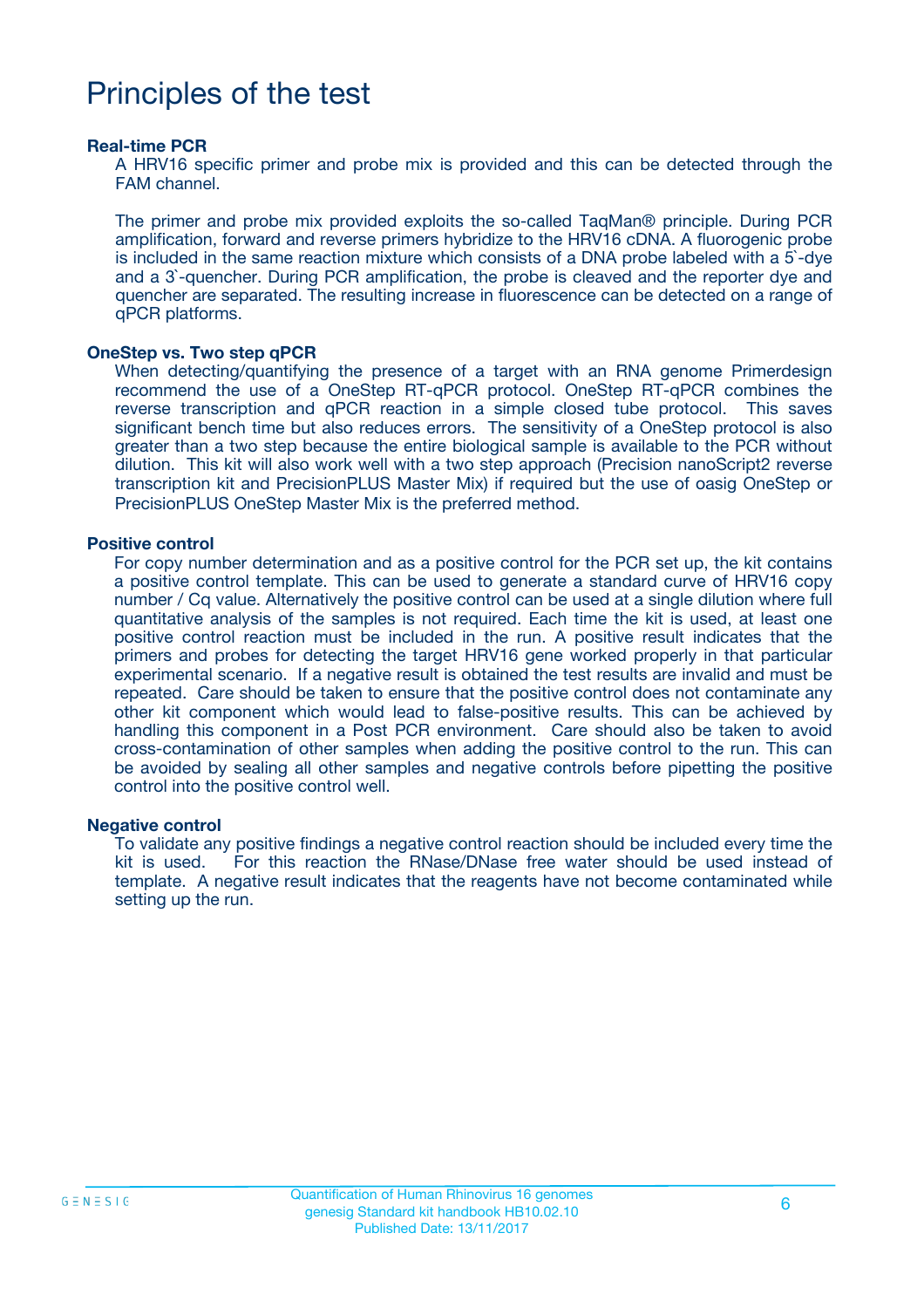### Resuspension protocol

To minimize the risk of contamination with foreign DNA, we recommend that all pipetting be performed in a PCR clean environment. Ideally this would be a designated PCR lab or PCR cabinet. Filter tips are recommended for all pipetting steps.

#### **1. Pulse-spin each tube in a centrifuge before opening.**

This will ensure lyophilised primer and probe mix is in the base of the tube and is not spilt upon opening the tube.

#### **2. Resuspend the kit components in the RNase/DNase free water supplied, according to the table below:**

To ensure complete resuspension, vortex each tube thoroughly.

| Component - resuspend in water | Volume  |
|--------------------------------|---------|
| <b>Pre-PCR pack</b>            |         |
| HRV16 primer/probe mix (BROWN) | $165$ µ |
| HRV16 RT primer mix (GREEN)    | 165 µl  |

#### **3. Resuspend the positive control template in the template preparation buffer supplied, according to the table below:**

To ensure complete resuspension, vortex the tube thoroughly.

| Component - resuspend in template preparation buffer |        |  |
|------------------------------------------------------|--------|--|
| <b>Post-PCR heat-sealed foil</b>                     |        |  |
| HRV16 Positive Control Template (RED) *              | 500 µl |  |

\* This component contains high copy number template and is a VERY significant contamination risk. It must be opened and handled in a separate laboratory environment, away from the other components.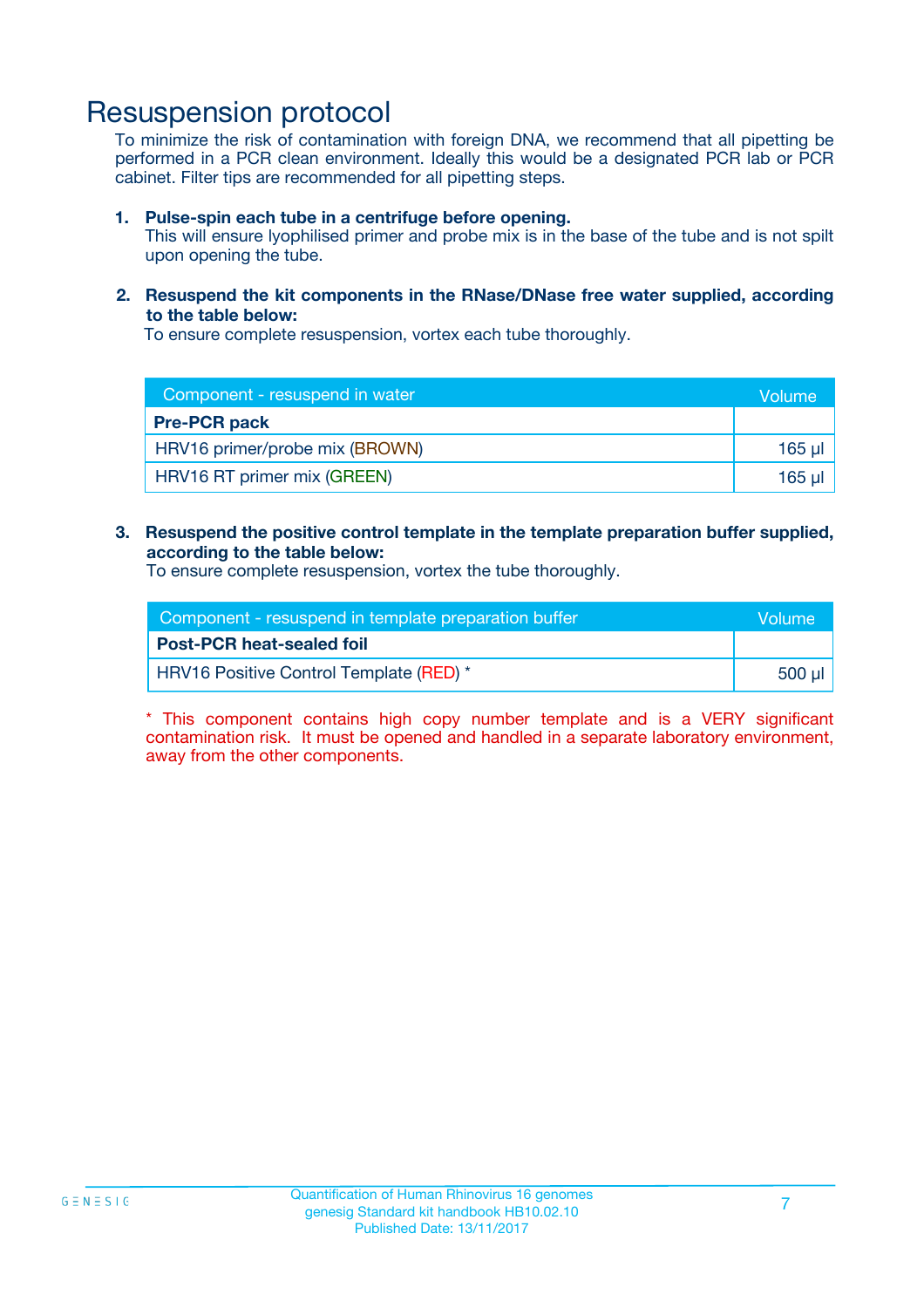# OneStep RT-qPCR detection protocol

A OneStep approach combining the reverse transcription and amplification in a single closed tube is the preferred method. If, however, a two step approach is required see page 10.

#### **For optimum performance and sensitivity.**

All pipetting steps and experimental plate set up should be performed on ice. After the plate is poured proceed immediately to the OneStep amplification protocol. Prolonged incubation of reaction mixes at room temperature can lead to PCR artifacts that reduce the sensitivity of detection.

**1. For each RNA sample prepare a reaction mix according to the table below:** Include sufficient reactions for positive and negative controls.

| Component                                                    | Volume     |  |
|--------------------------------------------------------------|------------|--|
| oasig OneStep or PrecisionPLUS OneStep 2X RT-qPCR Master Mix | $10 \mu$   |  |
| HRV16 primer/probe mix (BROWN)                               | 1 µl       |  |
| <b>RNase/DNase free water (WHITE)</b>                        |            |  |
| <b>Final Volume</b>                                          | $15$ $\mu$ |  |

- **2. Pipette 15µl of this mix into each well according to your qPCR experimental plate set up.**
- **3. Pipette 5µl of RNA template into each well, according to your experimental plate set up.**

For negative control wells use 5µl of RNase/DNase free water. The final volume in each well is 20ul.

**4. If a standard curve is included for quantitative analysis prepare a reaction mix according to the table below:**

| Component                                                    | Volume |  |  |
|--------------------------------------------------------------|--------|--|--|
| oasig OneStep or PrecisionPLUS OneStep 2X RT-qPCR Master Mix | 10 µl  |  |  |
| HRV16 primer/probe mix (BROWN)                               |        |  |  |
| <b>RNase/DNase free water (WHITE)</b>                        |        |  |  |
| <b>Final Volume</b>                                          | 15 ul  |  |  |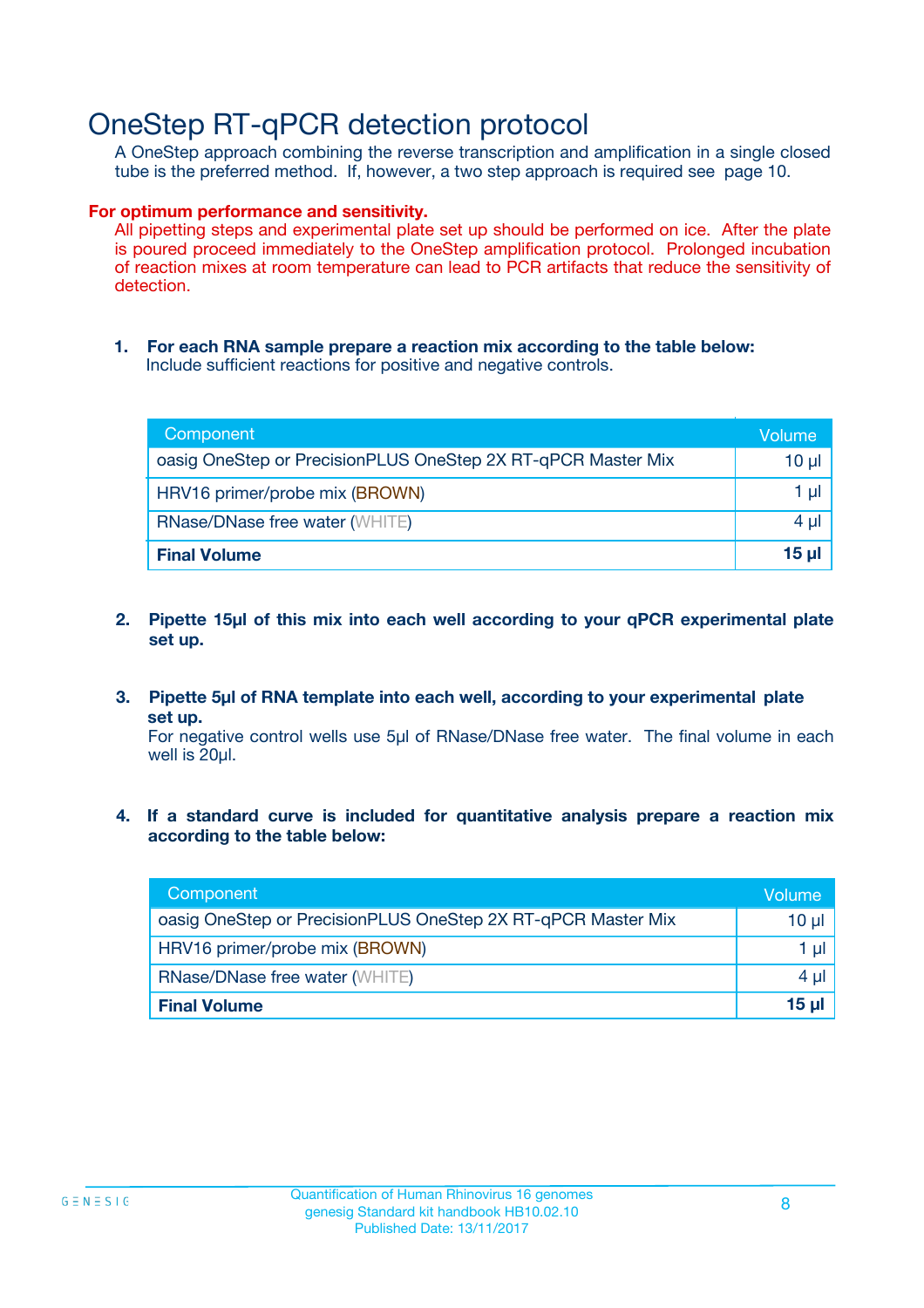#### **5. Preparation of standard curve dilution series**

- 1) Pipette 90µl of template preparation buffer into 5 tubes and label 2-6
- 2) Pipette 10µl of Positive Control Template (RED) into tube 2
- 3) Vortex thoroughly
- 4) Change pipette tip and pipette 10µl from tube 2 into tube 3
- 5) Vortex thoroughly

Repeat steps 4 and 5 to complete the dilution series

| <b>Standard Curve</b>         | <b>Copy Number</b>     |
|-------------------------------|------------------------|
| Tube 1 Positive control (RED) | $2 \times 10^5$ per µl |
| Tube 2                        | $2 \times 10^4$ per µl |
| Tube 3                        | $2 \times 10^3$ per µl |
| Tube 4                        | $2 \times 10^2$ per µl |
| Tube 5                        | 20 per µl              |
| Tube 6                        | $2$ per $\mu$          |

**6. Pipette 5µl of standard template into each well for the standard curve according to your plate set up**

The final volume in each well is 20ul.

# OneStep RT-qPCR amplification protocol

Amplification conditions using oasig OneStep or PrecisionPLUS OneStep 2X RT-qPCR Master Mix.

|             | <b>Step</b>                  | <b>Time</b>      | <b>Temp</b>    |
|-------------|------------------------------|------------------|----------------|
|             | <b>Reverse Transcription</b> | $10 \text{ min}$ | 55 °C          |
|             | Enzyme activation            | 2 min            | $95^{\circ}$ C |
| Cycling x50 | Denaturation                 | 10 <sub>s</sub>  | $95^{\circ}$ C |
|             | <b>DATA COLLECTION *</b>     | 60 s             | $60^{\circ}$ C |

\* Fluorogenic data should be collected during this step through the FAM channel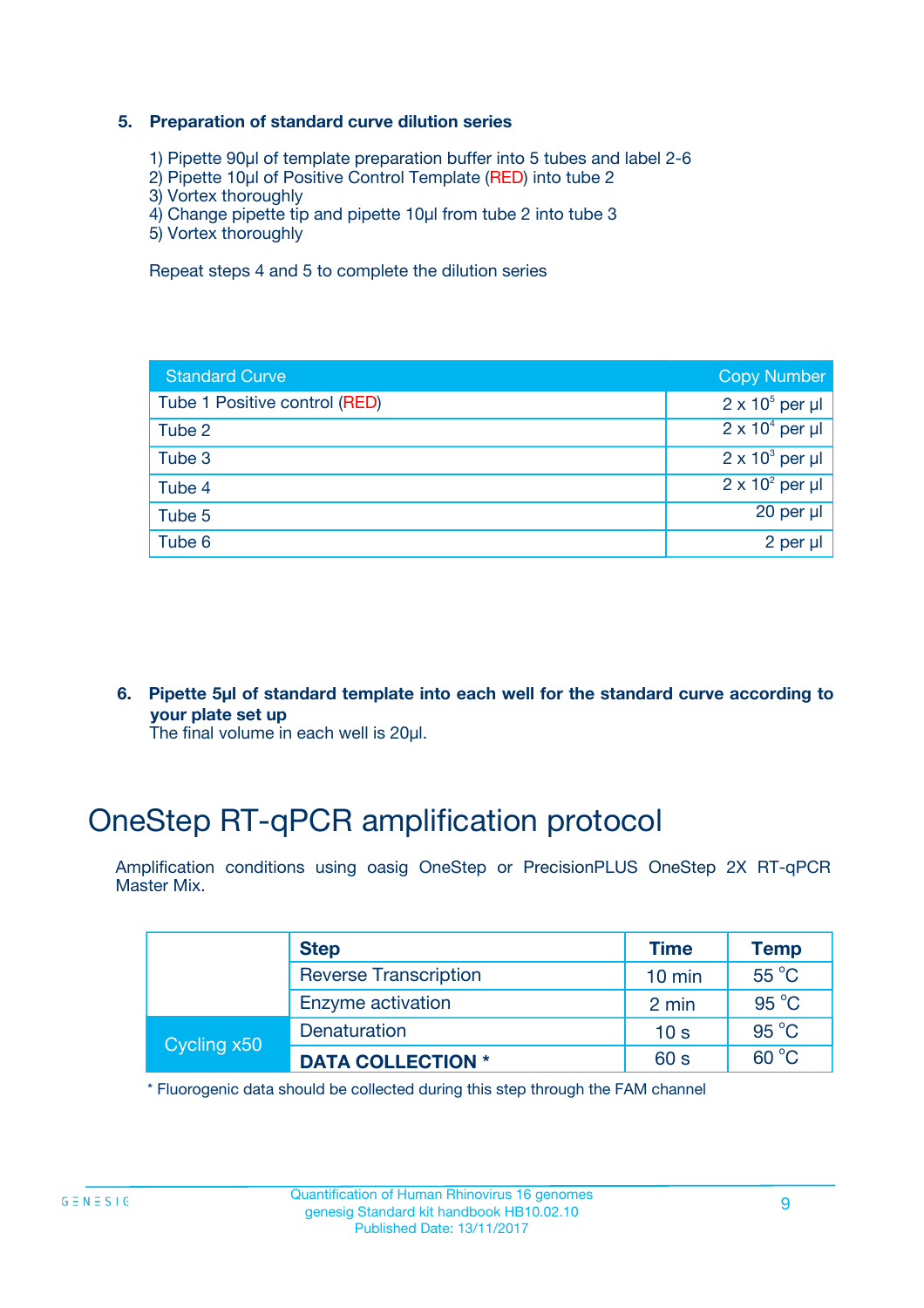# Alternative two step detection protocol

Reverse Transcription

If you need to perform separate reverse transcription and amplification (two step qPCR) then we recommend the Primerdesign Precision nanoScript2 Reverse Transcription kit. A reverse transcription primer (GREEN) is included and is designed for use with the Precision nanoScript2 Reverse Transcription kit. A protocol for this product is available at www. primerdesign.co.uk

**1. After reverse transcription, prepare a reaction mix according to the table below for each cDNA sample**

| Component                             | Volume   |
|---------------------------------------|----------|
| PrecisionPLUS 2X qPCR Master Mix      | $10 \mu$ |
| HRV16 primer/probe mix (BROWN)        |          |
| <b>RNase/DNase free water (WHITE)</b> | 4 µl     |
| <b>Final Volume</b>                   | 15 ul    |

- **2. Pipette 15µl of this mix into each well according to your qPCR experimental plate set up.**
- **3. Prepare sample cDNA templates for each of your samples by diluting the RT reaction mix 1:5 in RNase/DNase free water.**
- **4. Pipette 5µl of cDNA template into each well, according to your experimental plate setup.**

The final volume in each well is 20µl. For negative control wells use 5µl of RNase/DNase free water.

### Alternative two step amplification protocol

Amplification conditions using PrecisionPLUS 2X qPCR Master Mix.

| <b>Step</b> |                     | <b>Time</b>     | Temp           |
|-------------|---------------------|-----------------|----------------|
|             | Enzyme activation   | 2 min           | 95 °C          |
| Cycling x50 | <b>Denaturation</b> | 10 <sub>s</sub> | 95 $\degree$ C |
|             | DATA COLLECTION *   | 60 s            | 60 °C          |

\* Fluorogenic data should be collected during this step through the FAM channel